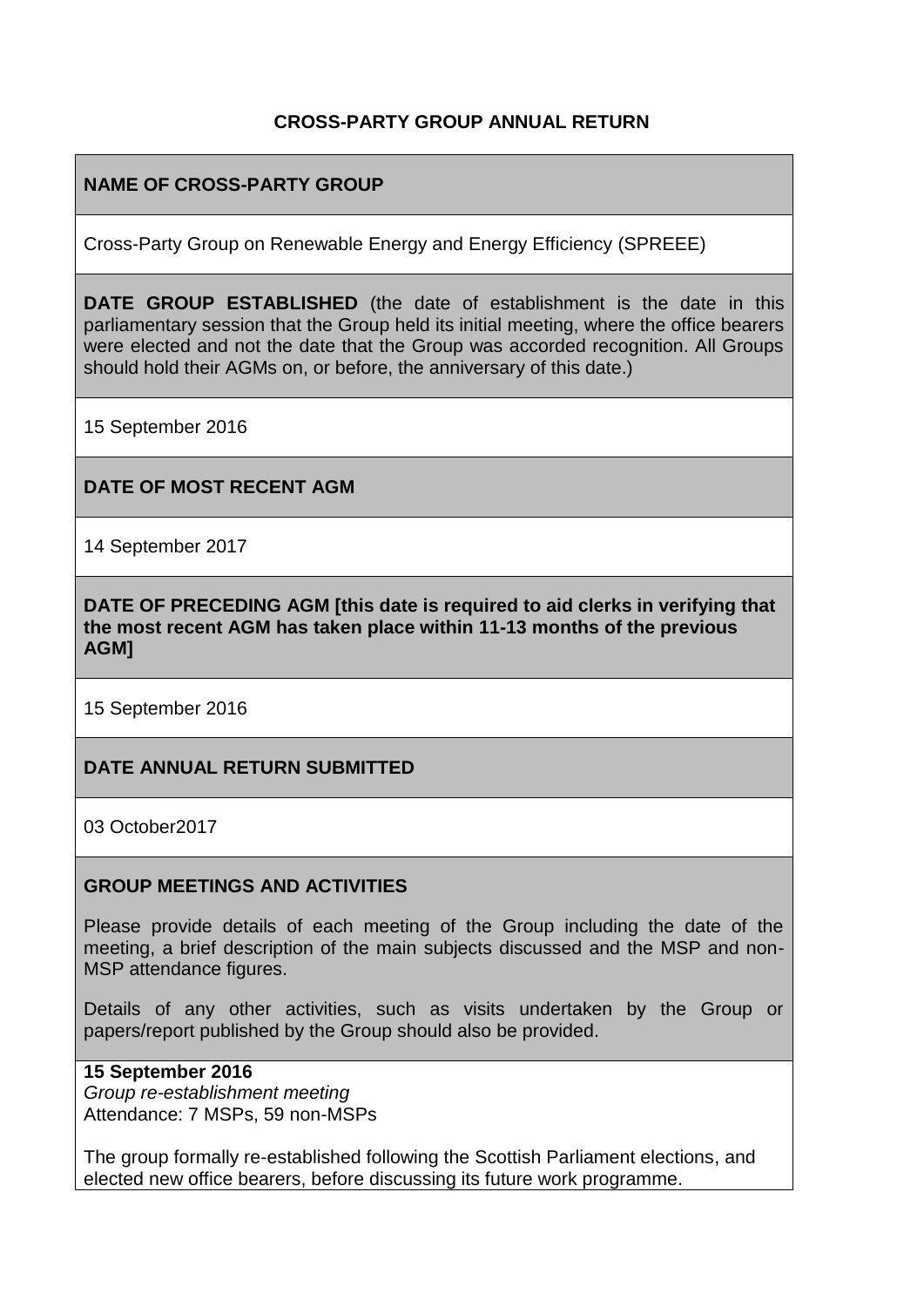# **17 November 2016**

*Energy Efficiency as a National Infrastructure Priority* Attendance: 4 MSPs, 40 non-MSPs

Guest speakers: Professor Karen Turner, Strathclyde University; Lori McElroy, Existing Homes Alliance Scotland; and Warren McIntyre, Zero Waste Scotland.

## **23 February 2017**

*Scottish Government Energy Strategy* Attendance: 4 MSPs, 46 non-MSPs

Guest speakers: Lindsay Roberts, Scottish Renewables, and Professor Sean Smith, Edinburgh Napier University.

## **18 May 2017**

*Local Energy Solutions* Attendance: 2 MSPs, 33 non-MSPs

Guest speakers: Jennifer Ramsay, Local Energy Scotland; Gordon Cowtan, Fintry Development Trust; and Gavin Slater, Glasgow City Council.

## **MSP MEMBERS OF THE GROUP**

Please provide names and party designation of all MSP members of the Group.

- 1. Liam McArthur MSP (Liberal Democrats)
- 2. Mark Ruskell MSP (Greens)
- 3. Claudia Beamish MSP (Labour)
- 4. Ben Macpherson MSP (SNP)
- 5. Kate Forbes MSP (SNP)
- 6. Alexander Burnett MSP (Conservative)
- 7. Maree Todd MSP (SNP)
- 8. Patrick Harvie MSP (Greens)
- 9. Jackie Baillie MSP (Labour)
- 10.Andy Wightman MSP (Greens)

#### **NON-MSP MEMBERS OF THE GROUP**

For organisational members please provide only the name of the organisation, it is not necessary to provide the name(s) of individuals who may represent the organisation at meetings of the Group.

| Individuals | Claire Addison   |
|-------------|------------------|
|             | Abhishek Agarwal |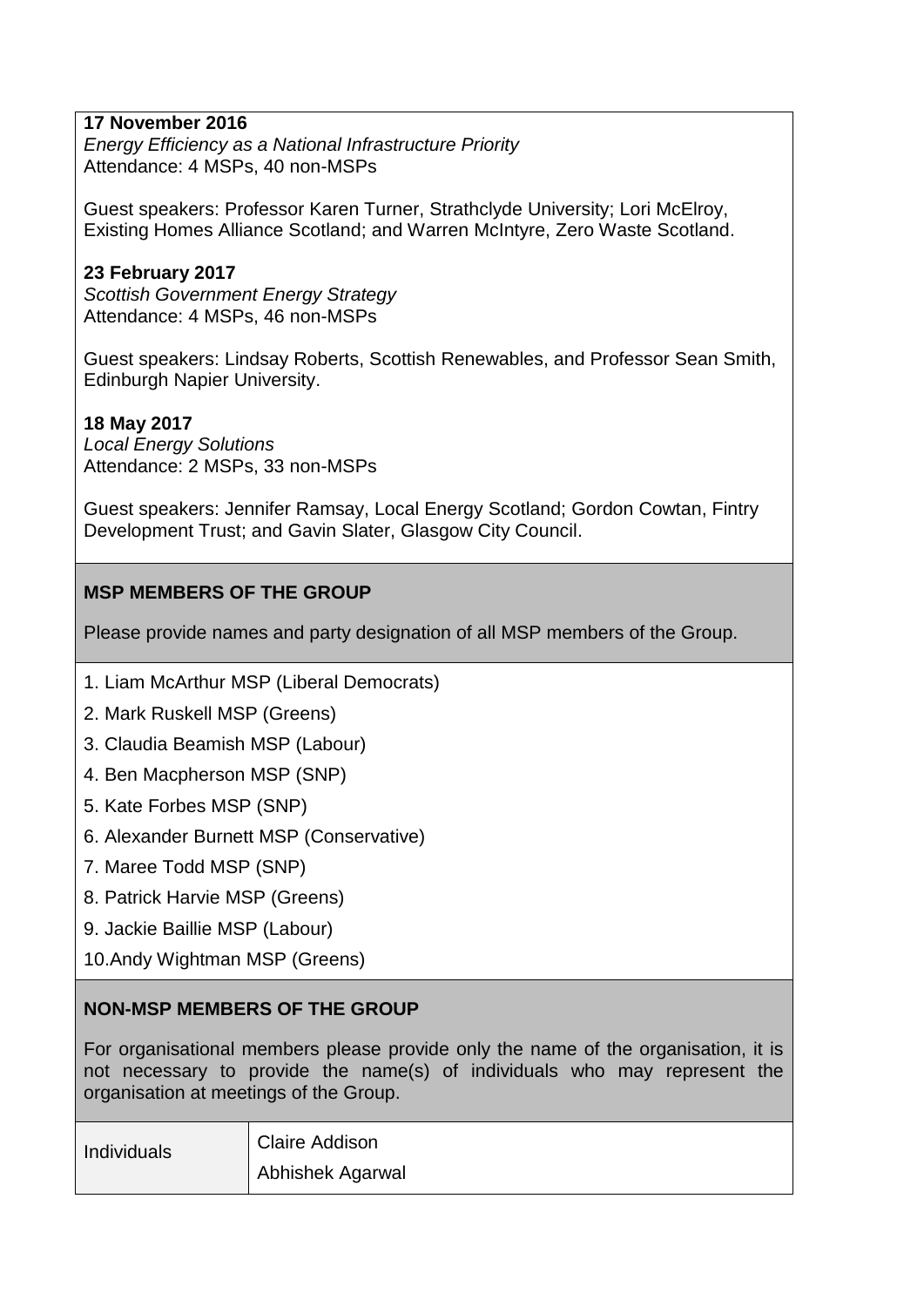| <b>Mike Alcock</b>      |
|-------------------------|
| <b>Grant Allan</b>      |
| <b>Neil Anderson</b>    |
| Alex Anderson           |
| <b>Blair Armstrong</b>  |
| <b>Richard Atkins</b>   |
| Barbara Atterson        |
| Lang Banks              |
| John Barclay            |
| <b>Neil Barnes</b>      |
| Alan Beal               |
| Rebecca Bell            |
| <b>Chris Bell</b>       |
| John Birchmore          |
| <b>Gordon Black</b>     |
| Calum Black             |
| <b>Charlie Blair</b>    |
| <b>Ruth Boyle</b>       |
| Patricia Boyle          |
| <b>Raemond Bradford</b> |
| Nikki Brain             |
| Teresa Bray             |
| Andrew Bright           |
| Anne Bruce              |
| <b>Tony Brunton</b>     |
| Lynne Bryceland         |
| Stefan Buettner         |
| Paolo Buoni             |
| <b>Ewen Cairns</b>      |
| George Callaghan        |
| David Cameron           |
| Colin Campbell          |
| Alasdair Campbell       |
| Jamie Carruthers        |
| <b>Nick Clark</b>       |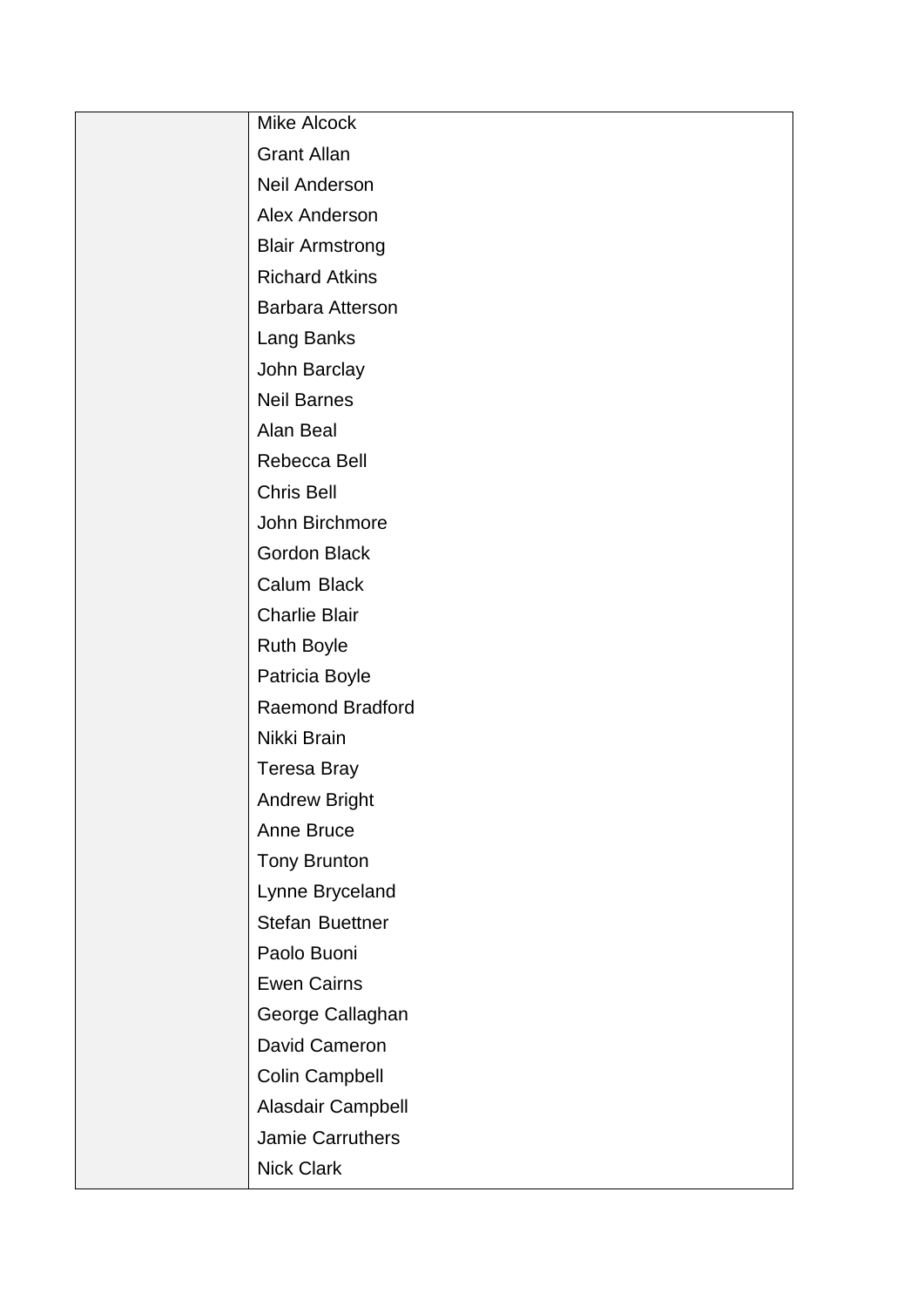| Michael Cockburn          |
|---------------------------|
| <b>Phillip Collier</b>    |
| Janice Connelly           |
| <b>Chris Cook</b>         |
| <b>Howard Crooks</b>      |
| Ian Cuthbert              |
| Steven Dalgleish          |
| <b>Brian Davison</b>      |
| John Debenham             |
| <b>Andrew Dempster</b>    |
| Katy Dickson              |
| Neil Douglas              |
| <b>Aisling Doyle</b>      |
| Gordon Duffy              |
| Scott Duncan              |
| <b>Gary Dunion</b>        |
| Robin Duval               |
| Robin Dyet                |
| Hew Edgar                 |
| <b>Herbert Eppel</b>      |
| <b>Tracey Exton</b>       |
| James Farquhar            |
| <b>Andrew Faulk</b>       |
| Shona Fisher              |
| Linda Forbes              |
| <b>Rob Forrest</b>        |
| <b>David Foster</b>       |
| <b>Karen Freel</b>        |
| <b>Roderick Galbraith</b> |
| <b>Paul Gardner</b>       |
| Sam Gardner               |
| <b>Gail Gibson</b>        |
| Paul Gill                 |
| Emma Grant-McColm         |
| <b>Martin Grey</b>        |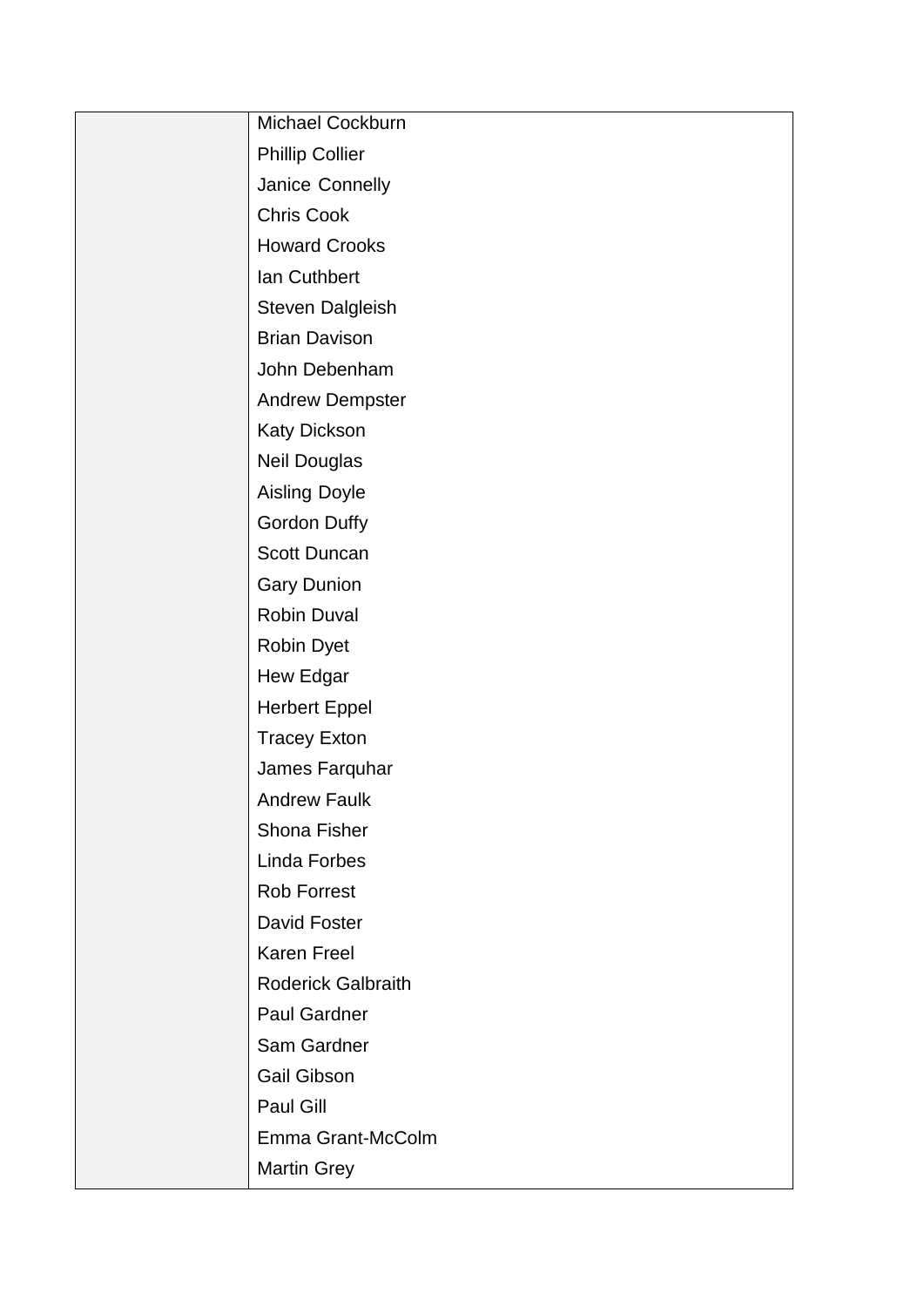| Gina Hanrahan          |
|------------------------|
| <b>Gareth Harrison</b> |
| Jim Hart               |
| David Hawkey           |
| James Higgins          |
| Simon Holden           |
| <b>Nigel Holmes</b>    |
| Agnes Holmes           |
| Linda Holt             |
| <b>Kayt Howell</b>     |
| Ray Hunter             |
| David Infield          |
| Kieran Jackson         |
| Kris Jakobsen          |
| Siobhan Jordan         |
| <b>Jeff Justice</b>    |
| <b>Sue Kearns</b>      |
| David Keddie           |
| Donna Kelly Gilmour    |
| Neil Kermode           |
| Simon Kerr             |
| Andy Kerr              |
| Anthony Kyriakides     |
| Angela Lamont          |
| Graham Lang            |
| Elizabeth Leighton     |
| <b>Andrew Leiper</b>   |
| Euan Leitch            |
| <b>Richard Leslie</b>  |
| Laura Leslie           |
| Fabrice Leveque        |
| George Lindsay         |
| lan Lindsay            |
| <b>Stewart Little</b>  |
| Ragne Low              |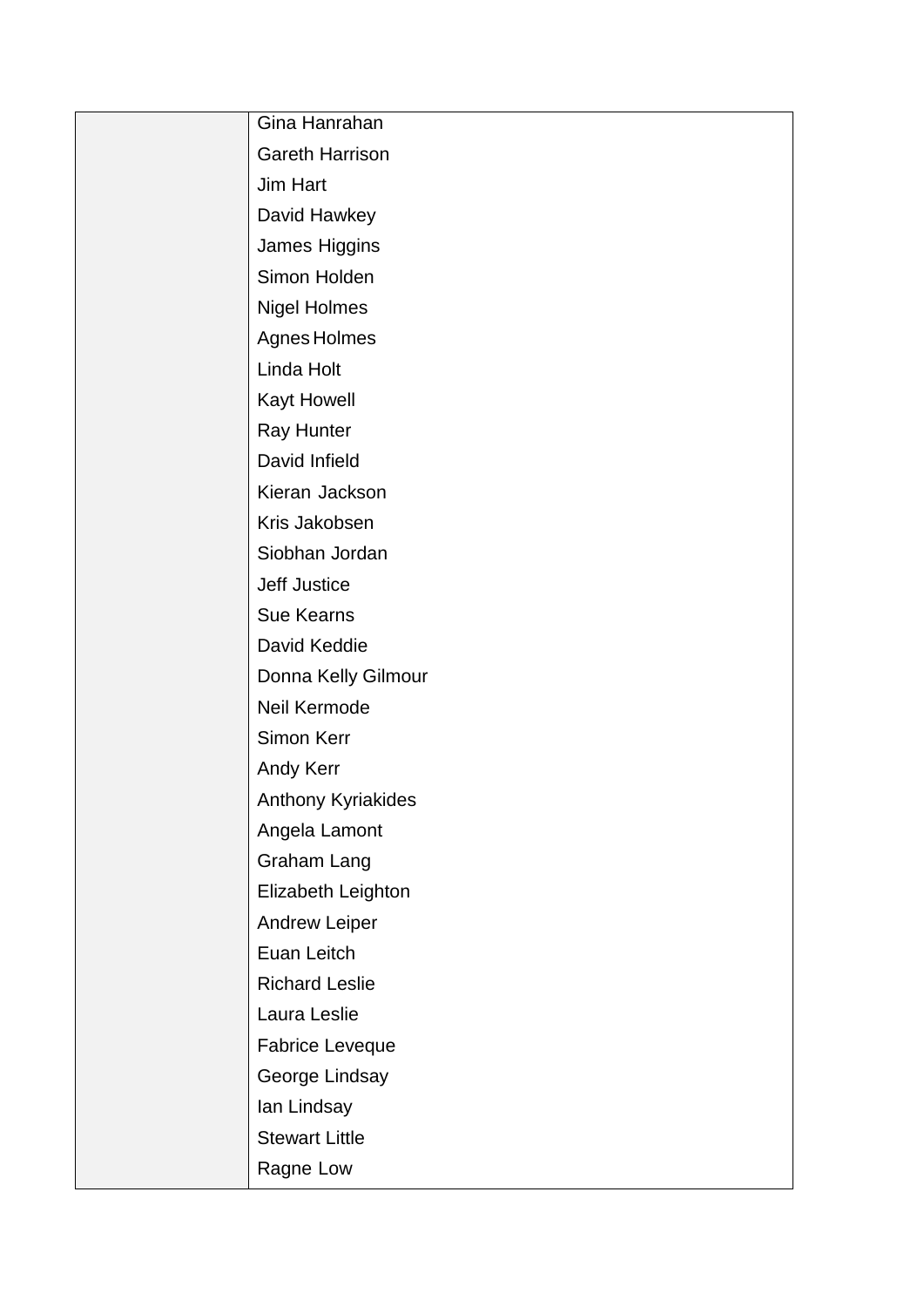| Cate Lyon               |
|-------------------------|
| <b>Callum Macdonald</b> |
| Murdo Macdonald         |
| Erik MacEachern         |
| <b>Fraser MacKenzie</b> |
| John Maclean            |
| <b>Edward Maddox</b>    |
| <b>Phil Matthews</b>    |
| <b>Harry Mayers</b>     |
| <b>Eddie McAvinchey</b> |
| Scott McAvoy            |
| Calum McCallum          |
| lain McCaskey           |
| Janis McCulloch         |
| Sarah McDaid            |
| Dory McIntosh           |
| John McKinney           |
| <b>Brian McLeish</b>    |
| Ashleigh McLennan       |
| <b>Alison McLure</b>    |
| Sam McMillan            |
| Colin McNaught          |
| Emma Megaughin          |
| <b>Mandy Meikle</b>     |
| <b>Sam Mills</b>        |
| <b>Beatrice Morrice</b> |
| Kate Morrison           |
| Emma Morten Aanestad    |
| Paul Mullan             |
| <b>Tariq Muneer</b>     |
| Ian Murdoch             |
| Hugh Muschamp           |
| <b>Stuart Noble</b>     |
| Megan ODonnell          |
| Jason Ormiston          |
|                         |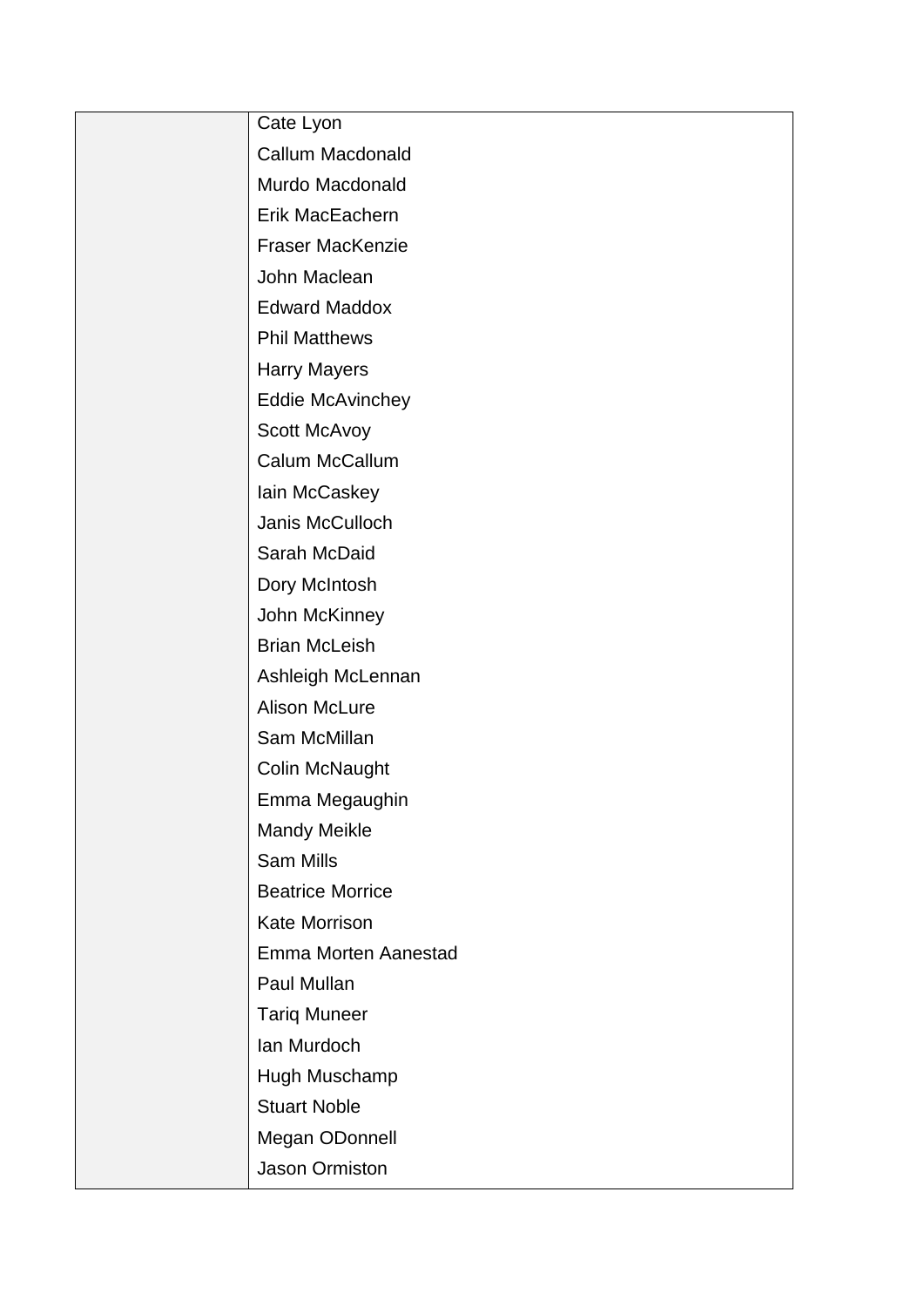| <b>Robin Parker</b>    |
|------------------------|
| <b>Courtney Peyton</b> |
| <b>Neil Phillips</b>   |
| <b>Gareth Phillips</b> |
| Joan Pisanek           |
| <b>Andrew Pope</b>     |
| Douglas Prentice       |
| <b>Graham Provest</b>  |
| <b>Andrew Ramand</b>   |
| Fiona Riddoch          |
| Pete Roche             |
| <b>Bill Rodger</b>     |
| Lorna Ross             |
| Michelle Ruane         |
| Dr Martin Sales        |
| JamesSalmon            |
| Moira Scobbie          |
| <b>Mary Scott</b>      |
| Stephen Sheridan       |
| <b>Jed Shirley</b>     |
| Alan Simpson           |
| <b>Clare Slipper</b>   |
| Jeremy Smith           |
| <b>Helen Snodin</b>    |
| Anne Stevenson         |
| <b>David Stewart</b>   |
| <b>Duncan Stewart</b>  |
| <b>Fraser Stewart</b>  |
| <b>Roland Stiven</b>   |
| Peter Strachan         |
| <b>Niall Stuart</b>    |
| <b>Martin Surridge</b> |
| <b>Will Sutton</b>     |
| <b>Aurelie Tartaud</b> |
| John Taylor            |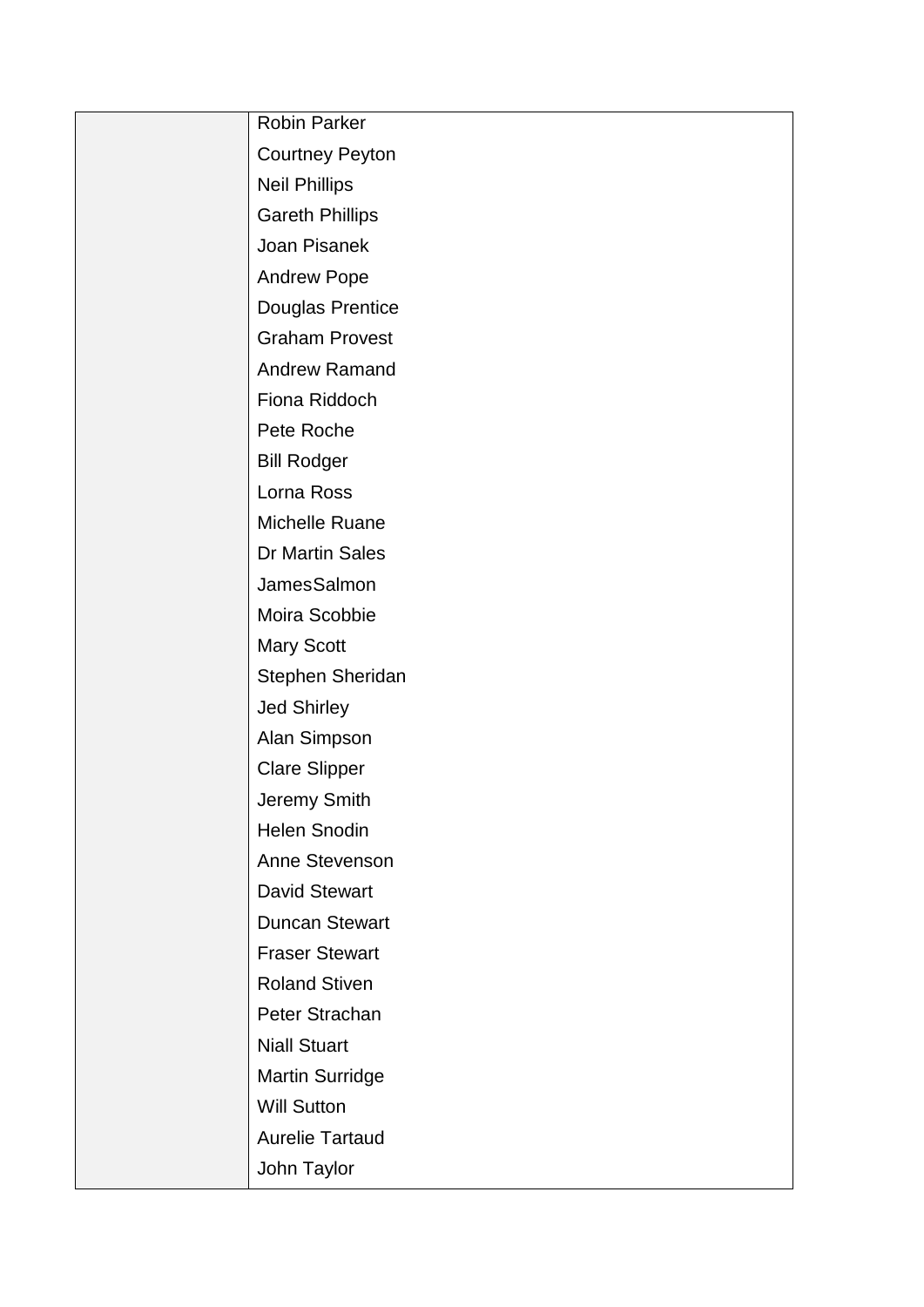|               | James Thomson               |
|---------------|-----------------------------|
|               | <b>Mags Tingey</b>          |
|               | <b>Adrian Todd</b>          |
|               | <b>Enrique Troncoso</b>     |
|               | Faye Wade                   |
|               | Karen Warner                |
|               | <b>Gordon Watt</b>          |
|               | Jan Webb                    |
|               | Paul Wedgwood               |
|               | <b>Shemaiah Weekes</b>      |
|               | <b>Eric Wells</b>           |
|               | Alexa White                 |
|               | <b>Mark Whittet</b>         |
|               | <b>Grant Wilson</b>         |
|               | <b>Mark Winskel</b>         |
|               | David Wood                  |
|               | Annette Woodham             |
|               | Meg Wright                  |
|               | Stephen Young               |
|               | Peter Zeniewski             |
| Organisations | <b>Energy Saving Trust;</b> |
|               | <b>Scottish Renewables</b>  |

# **GROUP OFFICE BEARERS**

Please provide names for all office bearers. The minimum requirement is that two of the office bearers are MSPs and one of these is Convener – beyond this it is a matter for the Group to decide upon the office bearers it wishes to have. It is permissible to have more than one individual elected to each office, for example, coconveners or multiple deputy conveners.

| Convener               | Liam McArthur MSP;<br><b>Mark Ruskell MSP</b> |
|------------------------|-----------------------------------------------|
| <b>Deputy Convener</b> | Claudia Beamish MSP;<br>Ben Macpherson MSP,   |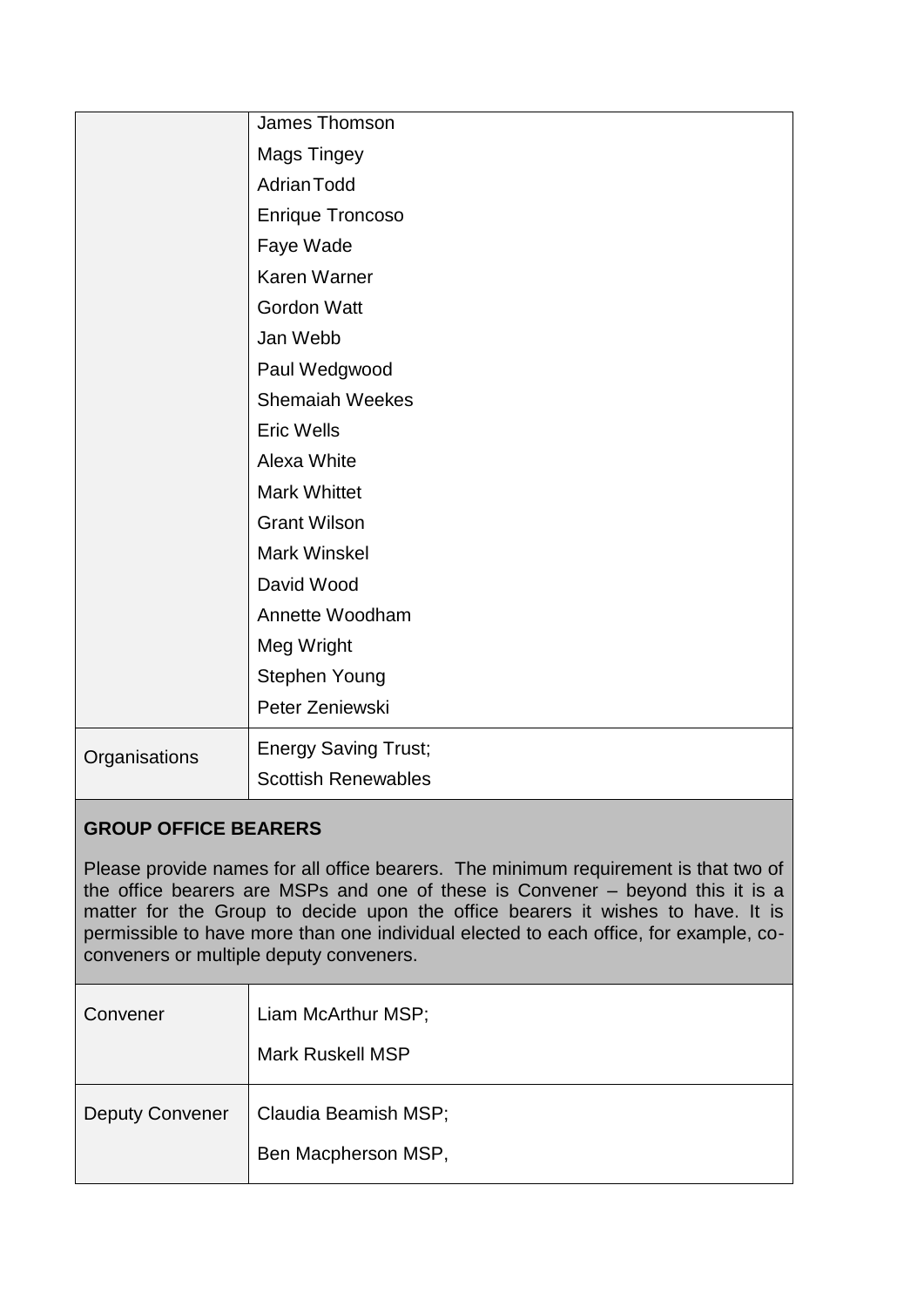|                  | <b>Alexander Burnett MSP</b>                                                |
|------------------|-----------------------------------------------------------------------------|
| Secretary        | Rachelle Money, Scottish Renewables<br>Elaine Waterson, Energy Saving Trust |
| <b>Treasurer</b> | Rachelle Money, Scottish Renewables                                         |

## **FINANCIAL BENEFITS OR OTHER BENEFITS RECEIVED BY THE GROUP**

Please provide details of any financial or material benefit(s) received from a single source in a calendar year which has a value, either singly or cumulatively, of more than £500. This includes donations, gifts, hospitality or visits and material assistance such as secretariat support.

Details of material support should include the name of the individual providing support, the value of this support over the year, an estimate of the time spent providing this support and the name of the organisation that this individual is employed by / affiliated to in providing this support.

Groups should provide details of the date on which the benefit was received, the value of the benefit and a brief description of the benefit.

If the Group is not disclosing any financial information please tick the box to confirm that the Group has considered the support received, but concluded it totalled under the threshold for disclosure (£500).

# **Over the year (total)**

Gavin Donoghue provided secretariat support on behalf of Scottish Renewables at an estimated total cost to the organisation of £1884.98 Estimated time spent providing support: 7 days

Elaine Waterson provided secretariat support on behalf of the Energy Saving Trust at an estimated total cost to the organisation of £847.525 Estimated time spent providing support: 2.5 days

# **15 September 2016**

Gavin Donoghue (Scottish Renewables) £574.68 for catering/travel/staff time

Elaine Waterson (Energy Saving Trust) £109 for travel/staff time

## **17 November 2016**

Gavin Donoghue (Scottish Renewables) £168.94 for travel/staff time